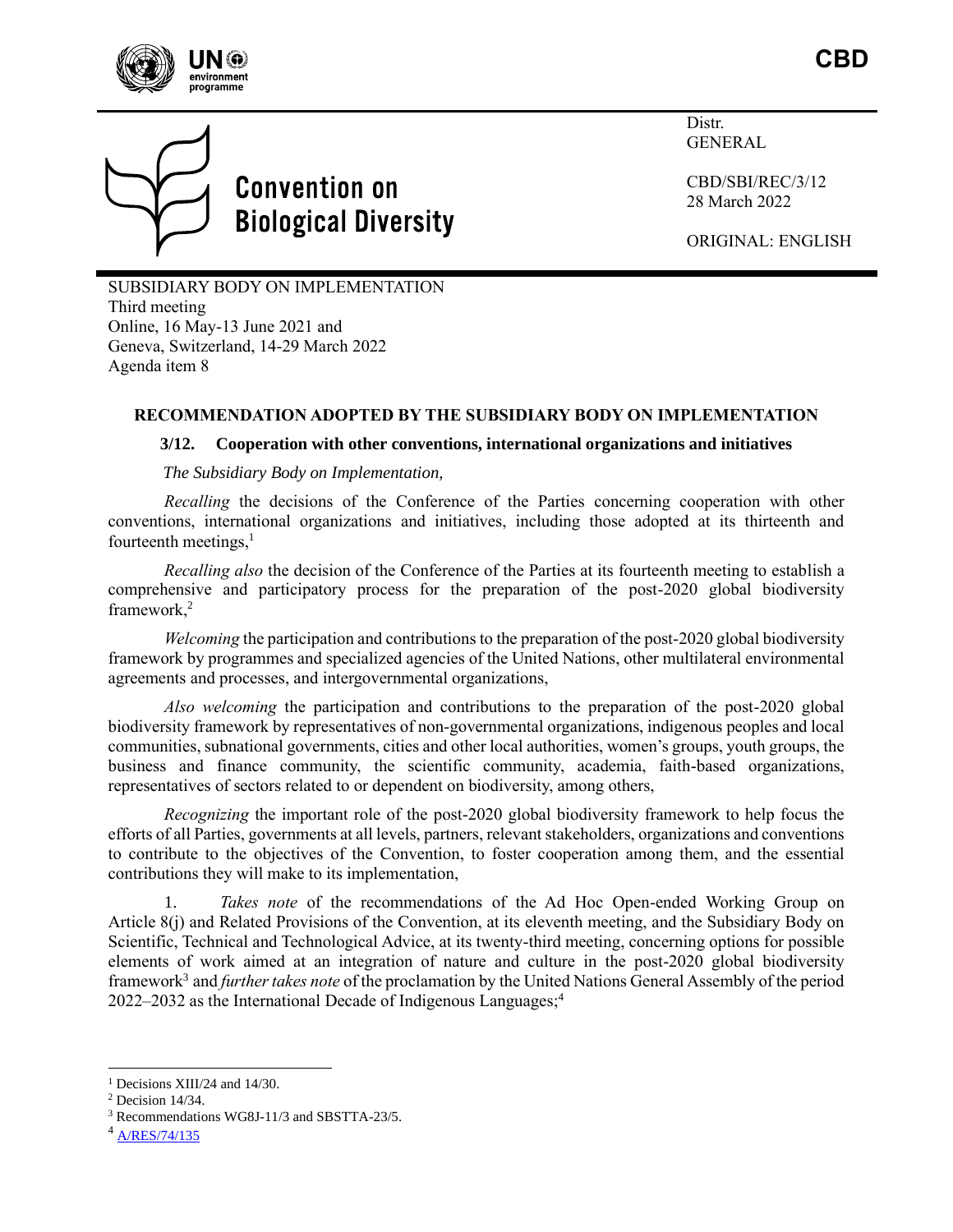2. *Invites* the Co-Chairs of the Open-ended Working Group on the Post-2020 Global Biodiversity Framework and the Open-ended Working Group to take into consideration in the further development of the post-2020 global biodiversity framework, the report of the Second Consultation Workshop of Biodiversity-related Conventions on the Post-2020 Global Biodiversity Framework contained in CBD/SBI/3/INF/29 and the conclusions of that workshop included in CBD/SBI/3/10, as appropriate, as well as the submissions made by governing bodies of multilateral environmental agreements concerning their views on the post-2020 global biodiversity framework and its monitoring framework, which are appropriate to the mandate of the Convention on Biological Diversity;

3. *Also invites* the Co-Chairs of the Open-ended Working Group on the Post-2020 Global Biodiversity Framework and the Open-ended Working Group in the further development of the post-2020 biodiversity framework to consider possible new areas and approaches for enhancing cooperation, as well as lessons learned, in line with paragraph 1 of decision 14/30;

4. *Further invites* the Co-Chairs of the Open-ended Working Group on the Post-2020 Global Biodiversity Framework and the Open-ended Working Group to take into consideration in the further development of the post-2020 global biodiversity framework, the recommendations of the Ad Hoc Openended Working Group on Article 8(j) and Related Provisions of the Convention, at its eleventh meeting, and the Subsidiary Body on Scientific, Technical and Technological Advice, at its twenty-third meeting, concerning options for possible elements of work aimed at an integration of nature and culture in the post-2020 global biodiversity framework; $5$ 

5. *Recommends* that the Conference of the Parties at its fifteenth meeting adopt a decision along the following lines:

### *The Conference of the Parties*,

### *Recalling* decisions XIII/24 and 14/30,

[*Recognizing* the critical role of actions for the conservation and sustainable use of biological diversity, including restoration, for addressing multiple global crises, including biodiversity loss, climate change and pollution,]

*Acknowledging* the independent nature of the mandates of biodiversity-related conventions, other multilateral environmental agreements and international organizations, emphasizing the need to fully observe their respective mandates and reaffirming that synergies in their implementation at the global, regional and national levels should be promoted on a Party-driven basis, in accordance with the priorities set out within each instrument and with national circumstances, capabilities and priorities,

*Reaffirming* the importance of enhancing cooperation in the implementation of the Convention on Biological Diversity and its Protocols and other multilateral environmental agreements and initiatives, including but not limited to biodiversity-related conventions and agreements, chemicals and waste conventions, and the Rio conventions, at the global, regional, subregional, national and subnational levels, in a manner respectful of their respective mandates,

*Emphasizing* the importance of cooperation among all relevant conventions, organizations and initiatives to achieve the three objectives of the Convention and to implement and monitor progress in the implementation of the post-2020 global biodiversity framework in an effective and timely manner in order to achieve its targets, goals and its 2030 mission and the 2050 Vision for Biodiversity,

<sup>&</sup>lt;sup>5</sup> The Conference of the Parties could consider the placement of such encouragement to stakeholders in its decision adopting the post-2020 global biodiversity framework or its decision concerning cooperation, or both, as appropriate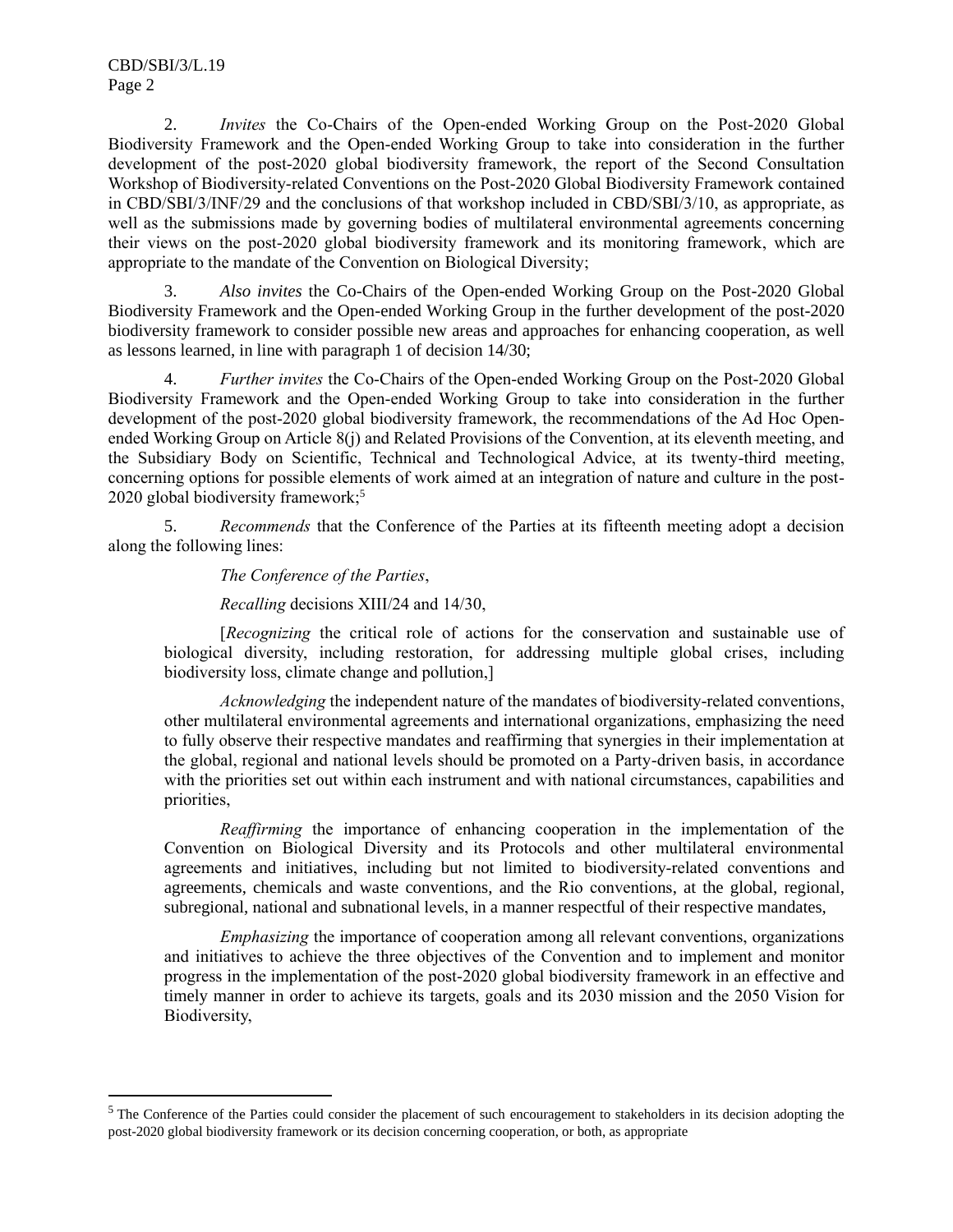*Taking note* of the work conducted by the United Nations Environment Management Group and the United Nations System Chief Executives Board for Coordination to facilitate system-wide attention to biodiversity and the post-2020 global biodiversity framework,

*Welcoming with appreciation* the support provided by the Government of Switzerland for the organization of the consultation workshops of biodiversity-related conventions on the post-2020 global biodiversity framework (Bern I and II) and welcoming the reports of both workshops,

*Also welcoming with appreciation* the support provided by the United Nations Environment Programme to the implementation of decisions XIII/24 and 14/30 with respect to enhancing synergies among biodiversity-related conventions, including in convening the Bern II workshop,

*Further welcoming* the contributions of other biodiversity-related conventions, multilateral agreements and international organizations and processes to the preparation of the post-2020 global biodiversity framework, including through their active participation in the "Bern process",

*Recognizing* that relevant multilateral environmental agreements have specific contributions to make in implementing elements of the post-2020 global biodiversity framework, in line with their mandates,

*Welcoming with appreciation* the work conducted by other organizations to fulfil elements of decision 14/30, including the Food and Agriculture Organization of the United Nations, the United Nations Educational, Scientific and Cultural Organization, the International Tropical Timber Organization and the World Health Organization,

*Also welcoming with appreciation,* the work undertaken by the Global Partnership for Plant Conservation in promoting plant conservation and contributing to the 2050 Vision for Biodiversity as described in the fifth edition of the *Global Biodiversity Outlook* and the 2020 Plant Conservation report,

*Also welcoming* the cooperative activities under the Rio conventions,

*Recognizing* the rolling work programme up to 2030 of the Intergovernmental Science-Policy Platform on Biodiversity and Ecosystem Services,

*Welcoming with appreciation* the resolution of the United Nations General Assembly proclaiming the United Nations Decade on Ecosystem Restoration 2021-2030 and the contribution that this may provide to objectives of the Convention and the post-2020 global biodiversity framework,

1. *Welcomes* the contributions of other biodiversity-related conventions, multilateral agreements and international organizations and processes to enhancing synergies in the implementation of the post-2020 global biodiversity framework;

2. *Encourages* the strengthening of cooperation and synergies among relevant conventions and multilateral agreements by, as appropriate and in line with their respective mandates, legal authority and responsibilities, establishing or renewing cooperation frameworks such as the trilateral Memorandum of Cooperation between the Convention on Biological Diversity, the Alpine Convention and the Carpathian Convention which is being updated in the light of the post-2020 global biodiversity framework;

3. *Invites* the governing bodies of other biodiversity-related conventions and relevant multilateral environmental agreements, as well as international organizations and other relevant programmes, to [formally endorse] the post-2020 global biodiversity framework through their own governance processes, as appropriate, in order to support its operationalization and contribute to the transparency and monitoring of progress in implementing the post-2020 global biodiversity framework by, among others, using synergetic modular reporting tools such as the Data Reporting Tool for MEAs (DaRT);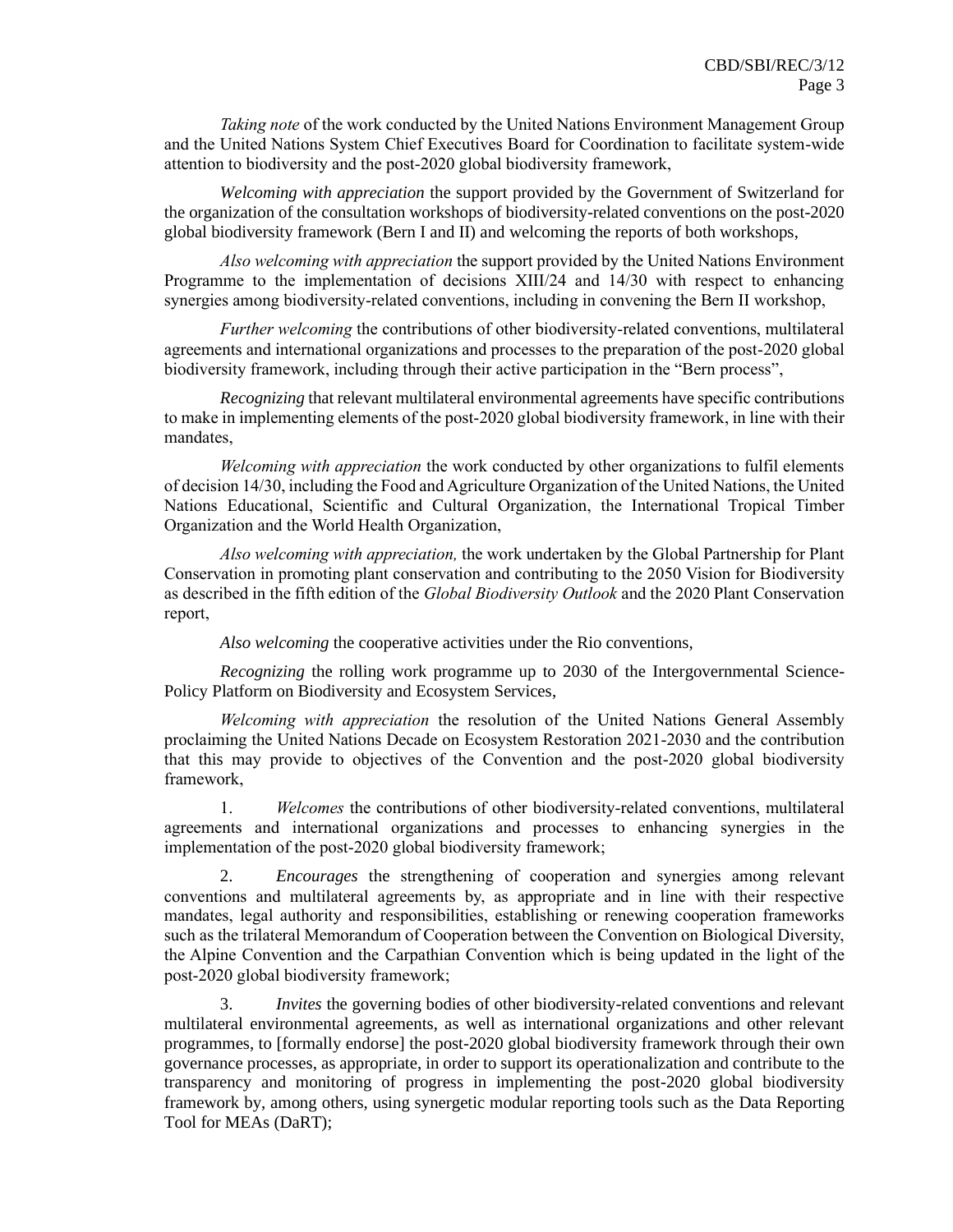4. *Also invites* the governing bodies of the biodiversity-related conventions and relevant multilateral environmental agreements, as well as international organizations and other relevant programmes, to contribute to the implementation and monitoring of the post-2020 global biodiversity framework, in particular by further strengthening cooperation at the global level within their respective mandates and enhancing synergies among themselves, to encourage mutually supportive decisions, to align their own strategies with the post-2020 global biodiversity framework and to propose key issues for thematic discussions facilitated by the Liaison Group of Biodiversityrelated Conventions, taking into account, where appropriate, the conclusions of the Bern II workshop included in document CBD/SBI/3/10 and invites the United nations Environment Programme to continue its work to enhance cooperation among the biodiversity-related related conventions and other relevant multilateral agreements, including their governing bodies;

5. *Invites* the Liaison Group of Biodiversity-related Conventions, as well as the informal advisory group on synergies, to enhance cooperation, reduce inefficiencies and facilitate synergies, between the heads of the secretariats of biodiversity-related conventions, including through thematic consultations, on key issues for the implementation of the post-2020 global biodiversity framework and to provide common messages or draft recommendations to their respective governing bodies to act upon;

[6. *Encourages* Parties to work together with all stakeholders to jointly implement the post-2020 global biodiversity framework in a spirit of cooperation and mutual support, at global, regional, subregional, national and subnational levels, across areas and sectors, through bilateral joint work programmes where appropriate, and through existing global, regional, subregional, national and subnational instruments, mechanisms and processes;<sup>6</sup>]

[7. *Invites* the United Nations Environment Programme, subject to the availability of resources, to support the Parties and secretariats of the biodiversity related conventions and agreements to continue to enhance synergies on key actions and priorities established by their Parties to be implemented at the national and regional levels;]

8. *Also invites* the United Nations Environment Programme, in consultation with the secretariats of the biodiversity related conventions and relevant partner organizations, to continue to facilitate and implement key actions aimed to enhance synergies at the national and international levels outlined in decisions XIII/24 and 14/30, in particular regarding reporting and the use of supportive tools, such as DaRT, capacity-building and development, and facilitating linkages between relevant multilateral environmental agreements;

9. *Invites* the Food and Agriculture Organization of the United Nations and the United Nations Environment Programme to continue to liaise closely with the Secretariats of the Rio conventions and relevant partner organizations in the implementation of the United Nations Decade on Ecosystem Restoration and to provide a report on its progress at the sixteenth meeting of the Conference of the Parties;

10. *Invites* the United Nations Environment Management Group to facilitate United Nations system-wide coordination towards the objectives of the Convention, its Protocols and the post-2020 global biodiversity framework, in a manner fully respectful of the mandates of different multilateral environmental agreements and international organizations;

11. *Urges* Parties, invites other Governments and invites non-governmental organizations, indigenous peoples and local communities, subnational governments, cities and other local authorities, women's groups, youth groups, the business and finance community, the scientific community, academia, faith-based organizations, representatives of sectors related to or dependent

 $6$  The Conference of the Parties could consider the placement of such encouragement to stakeholders in its decision adopting the post-2020 global biodiversity framework or its decision concerning cooperation, or both, as appropriate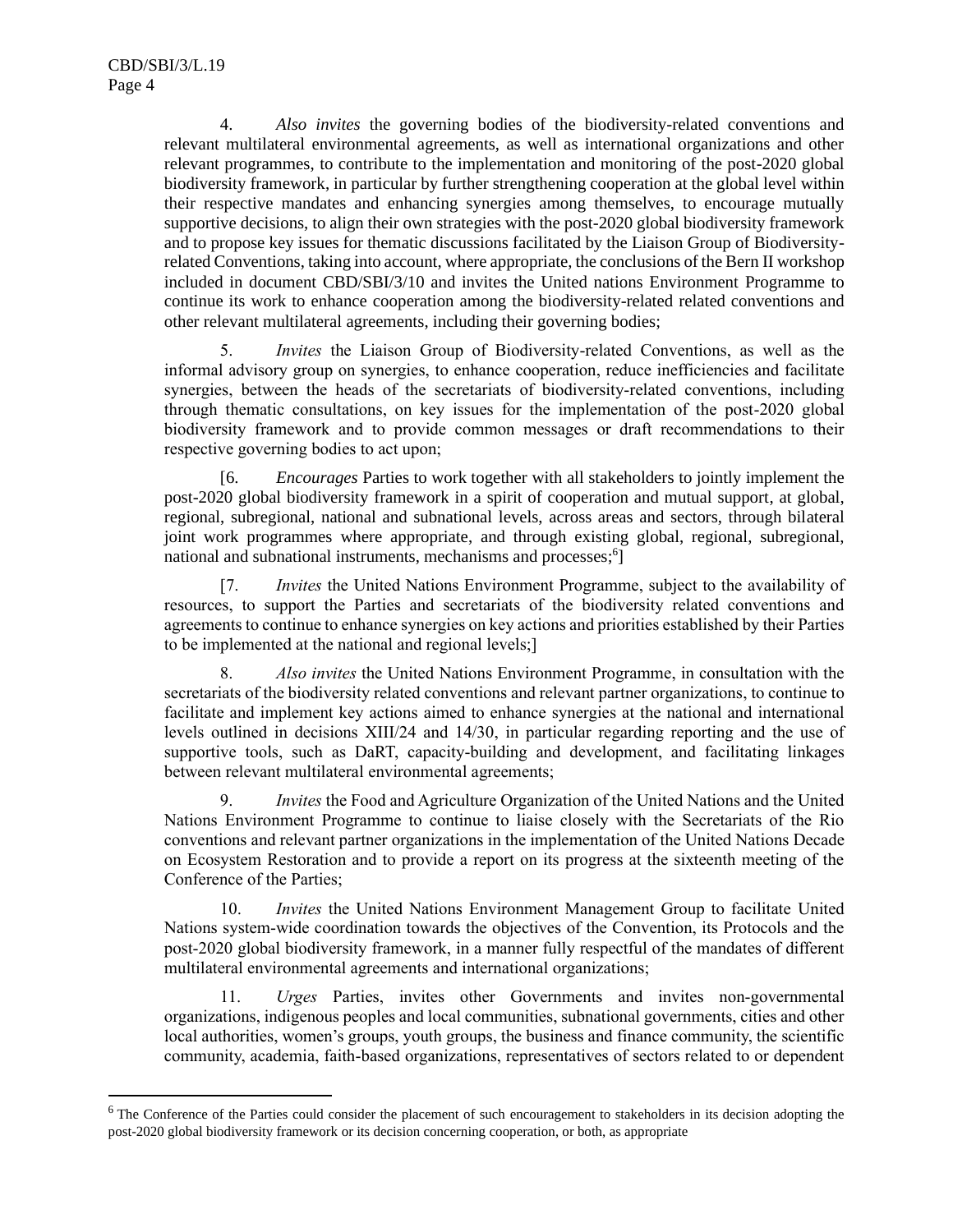on biodiversity, among others, to reinforce actions to enhance synergies in the implementation of the post-2020 global biodiversity framework, the Sustainable Development Goals, the biodiversityrelated conventions, the Rio conventions and other relevant multilateral agreements and initiatives at the national level, including through their national coordination, planning, review and reporting processes, including through existing common and voluntary reporting platforms such as DaRT, in line with options for action at the national level provided in decision XIII/24,<sup>7</sup> and in accordance with national circumstances and priorities:

12. *Encourages* Parties to implement the Convention and other biodiversity-related conventions and multilateral agreements to which they are party, in a complementary manner, including in reviewing and updating their national biodiversity strategies and action plans, in order to enable the effective implementation of the post-2020 global biodiversity framework;

13. *Invites* the Global Partnership on Plant Conservation, with the support of the Secretariat, to prepare a set of complementary actions related to plant conservation to support the implementation of the post-2020 global biodiversity framework aligned with the final version of the framework, other relevant decisions adopted by the Conference of the Parties at its fifteenth meeting, as well as previous experiences with the implementation of the Global Strategy for Plant Conservation as described in the fifth edition of the *Global Biodiversity Outlook* and the 2020 Plant Conservation report, to be considered by a meeting of the Subsidiary Body on Scientific, Technical and Technological Advice following the fifteenth meeting of the Conference of the Parties;

14. *Requests* the Executive Secretary, subject to the availability of resources:

(a) To identify, develop and provide [any necessary guidance and] technical support that will help to encourage and assist other biodiversity-related conventions, multilateral environmental agreements, international organizations, and other relevant programmes in contributing to the implementation of the post-2020 global biodiversity framework and, in consultation with their secretariats, identify opportunities to cooperate with biodiversity-related conventions and other relevant multilateral environmental agreements and organizations specifically to help achieve the goals and targets of the post-2020 global biodiversity framework and provide a list of relevant initiatives and action plans for review by the Subsidiary Body on Implementation at its fourth meeting;

(b) In consultation with Parties and the secretariats of the biodiversity-related conventions, other multilateral agreements and international organizations and processes, building wherever possible on existing mechanisms, to continue to implement key actions outlined in decisions 14/30 and XIII/24 to enhance synergies among biodiversity-related conventions and to cooperate with other relevant multilateral agreements at the international level, in a manner consistent with their mandates;

[(c) In consultation with the Liaison Group of Biodiversity-related Conventions and the informal advisory group on synergies, to [explore the usefulness] for a liaison mechanism among Parties to the various biodiversity-related conventions at an intergovernmental level to support cooperation in the implementation of the post-2020 global biodiversity framework, and options for its establishment, including consideration of its mandate, structure and resource requirements, and to submit a proposal, which clearly explains the necessity and, if appropriate, the scope of each option, for consideration by the Subsidiary Body on Implementation at its fourth meeting and by the Conference of the Parties at its sixteenth meeting;]

[(d) To continue working with the Permanent Forum on Indigenous Issues and the Permanent Forum on People of African Descent on topics related to biodiversity and traditional knowledge;]

<sup>7</sup> Decision XIII/24, annex I